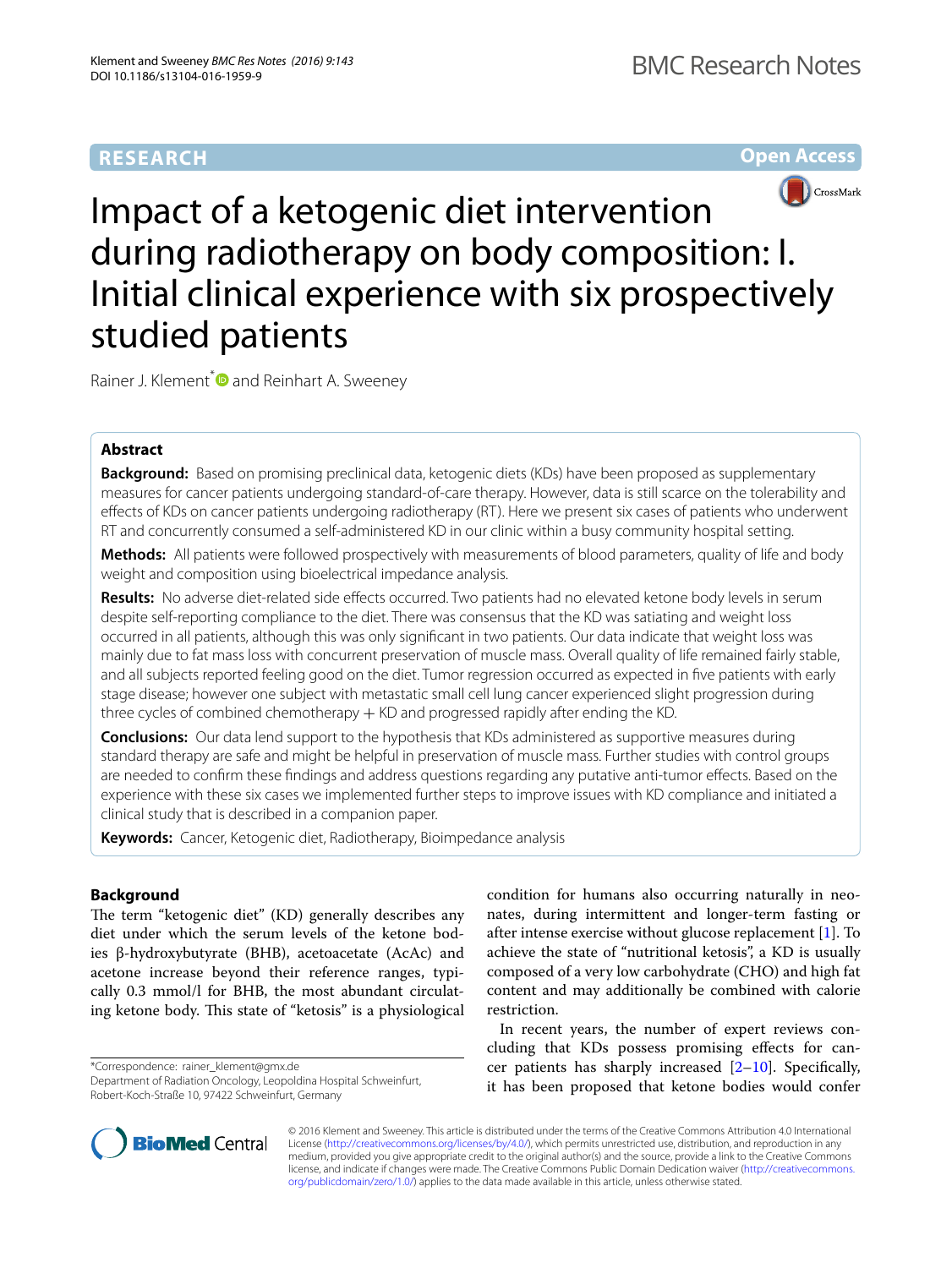protection to normal cells during radio- or chemotherapy while being non-protective or even toxic to tumor cells [[6\]](#page-12-3). In addition, a high fat diet with ample protein intake may be ideally suited to meet the metabolic demands of the cancer patient whose metabolism is often affected by the tumor in such a way that peripheral tissues become more CHO "intolerant" while relying more on fatty acid oxidation [[10\]](#page-12-2). However, clinical research on the effects of KDs in cancer patients is still scarce. There are some concerns against using KDs in cancer patients due to the side-effects that can occur. These include deficiencies in micronutrients, appetite loss, nausea, constipation, fatigue, hyperlipidemia and—especially relevant for cancer patients weight loss [[11\]](#page-12-4). Some of these side-effects, however, may be attributable to the transition phase in which the body has to adapt to the high fat and low CHO content of the diet, usually one to 3 weeks. Other, longerterm side-effects may be preventable by restricting the KD to the timeframe of (RT)/radiochemotherapy (RCT) since there is evidence that it is most useful as a supportive intervention in this context [\[6](#page-12-3)]. We have therefore started to collect data on ambulatory patients consuming a KD during RT, and here report our initial clinical experience with the first six of such patients within a busy community hospital environment. Our main aim was to assess the feasibility of such an intervention and track body composition changes during the combined KD-RT treatment; secondary outcome variables included biochemical blood parameters and quality of life (QoL). While these data are unable to provide information about putative anti-tumoral effects of the diet, they might add further evidence to the hypothesis that KDs in cancer patients are safe and feasible as supportive measures during RT.

## **Methods**

Prior to the initiation of this study we received approval by the institutional ethics review board. Data collection was performed on the first six consecutive patients undertaking a KD during RT/RCT in our clinic. In most cases patients already had initiated or wished to initiate the diet at the initial consultation with the treating radiation oncologist. In one case (patient 2) we recommended the diet during RCT in an attempt to stop continuing weight loss. All patients were told, however, of the limited clinical experience with this diet in the context of cancer treatment and informed about potential side effects such as headaches, light-headedness, constipation/diarrhea and weight loss. Exclusion criteria were defined a priori as Karnofsky index less than 80, type I diabetes, pregnancy, pace maker, cognitive impairments or rare metabolic diseases that would contradict a KD such as defects in key enzymes of ketogenesis, ketolysis,

gluconeogenesis or fatty acid oxidation. At study entry, all patients gave written informed consent to collect and publish their data. In particular, all patients agreed that their data could be used for scientific purposes such as publication in a scientific journal. Besides the KD and QoL assessment none of the interventions were unusual for a patient undergoing RCT in our clinic. All these procedures were performed according to the ethical standards of the declaration of Helsinki and approved by an institutional review board.

### **Body composition**

Body weight and composition were assessed at study entry and in regular intervals thereafter (the aim was once per week) through bioimpedance analysis (BIA) on a seca 515/514 medical body composition analyzer (mBCA; seca Deutschland, Hamburg, Germany). The mBCA device has a standing platform with an integrated scale and a handrail system, with one pair of electrodes for each hand and foot (eight-electrode BIA). A current of 100 μA and a total of 19 frequencies between 1 and 1000 kHz are used to obtain impedance measurements. Instrumental precision is specified as 100 g for BW between 50 and 200 kg and 5  $\Omega$  for impedance of the left and right half of the body. Fat free mass (FFM), extracellular water (ECW) and total body water (TBW) are derived from predictive equations that have been validated against dual-energy X-ray absorptiometry, air-displacement plethysmography and  $D_2O$  and NaBr dilution techniques, yielding root mean square errors of 1.9 kg for FFM, 0.8 l for ECW and 1.3 kg for TBW [[12\]](#page-12-5).

In order to minimize systematic errors, patients were always measured fasted and without having drunk for at least 10 h. Patients were also asked to void their bladder prior to each measurement. Following the manufacturer's instructions, body height was measured to within the closest 5 mm with a seca 231 stadiometer before the patient stepped onto the mBCA platform and placed feet and hands on the corresponding electrodes. Besides body weight (BW), the mean electrical resistance (R) and reactance  $(X_C)$  between left and right half of the body, and the quantities FFM, ECW and TBW derived therewith, the following parameters were recorded for each patient: fat mass (FM = BW  $-$  FFM), intracellular water  $(ICW = TBW - ECW)$ , hydration (=  $ECW/ICW$ ) and phase angle at 50 kHz (PA =  $arctan (X_C/R)$ ). The PA is of special interest for oncological and other critically ill patients, as small PA values have been shown to predict a poor prognosis [\[13,](#page-12-6) [14](#page-12-7)].

## **Blood parameters**

In all patients except patient 5, blood draws were performed at study entry, once during RT and in the week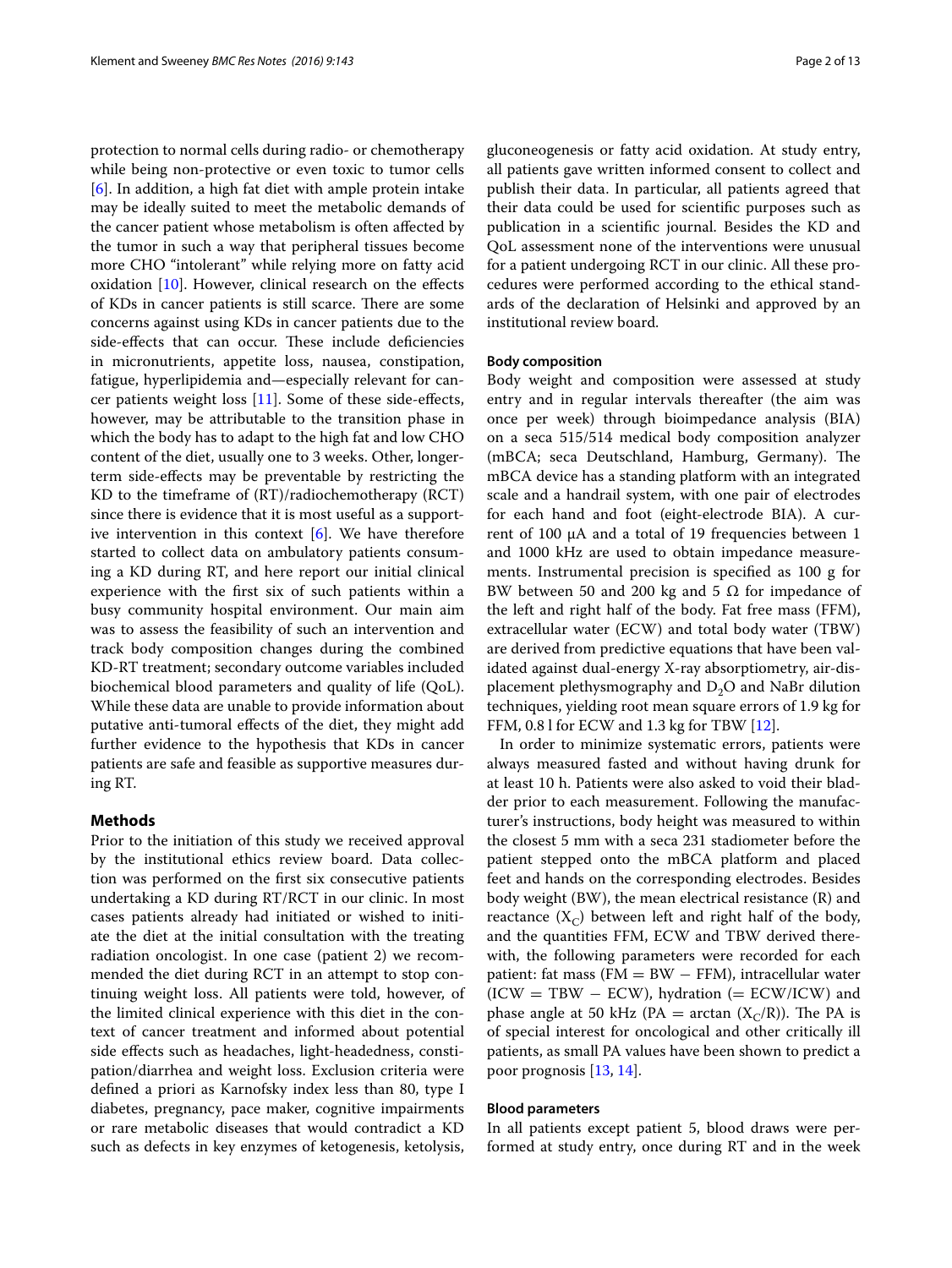of treatment termination. Parameters of interest included a complete blood count as well as HDL and LDL cholesterol, BHB, insulin, insulin-like growth factor 1 (IGF1) and thyroid stimulating hormone (TSH). In patient 5 blood test results were requested from the hospital where the patient underwent chemotherapy. Starting with the fourth patient, we also used occasional finger-pricktests with a FreeStyle Precision device (Abbott Diabetes Care Ltd., Range Road, Witney, UK) in order to determine BHB and blood glucose concentrations.

### **Ketogenic diets**

Due to the limitations imposed by the ambulatory setting in our clinic, all KDs were self-administered with counselling at least once per week. Patients received short handouts providing basic information on KDs such as main foods to eat and avoid as well as sample menus. For more detailed information we also lent and recommended to buy a popular book on KDs for cancer patients [[15\]](#page-12-8). In general we recommended to restrict CHO intake to <50 g/day and emphasized the intake of olive oil, coconut oil, butter, ghee, and fatty fish, cheese, meat and non-starchy vegetables. To monitor ketosis, patients were provided with urine strips (Ketostix®, Bayer Consumer Care AG, Basel, Switzerland) and a diary for protocolling their measurements, preferably done in the afternoon. Patients were also asked to record the quantity of all foods eaten for at least 2 days in order to determine their actual energy and macronutrient intake.

#### **Questionnaires**

QoL was assessed using the EORTC QLC-C30 questionnaire version 3.0 together with its disease-specific modules [[16\]](#page-12-9). At termination of RT, each patient received a short non-validated questionnaire addressing several aspects of their subjective feeling with regard to the KD.

#### **Statistical analysis**

For sake of simplicity we assume a linear relationship between body composition changes and time that we model using Bayesian linear regression [[17](#page-12-10)]. If we have *N* measurements  $y_i$  ( $i = 1, ..., N$ ) made at time points  $t_i$ then we assume

$$
y_i \sim N(\mu_i, \tau^{-1}), \quad \mu_i = \alpha + \beta t_i,
$$

where  $\alpha$  and  $\beta$  are the intercept and slope of the linear relation, modelled with a flat prior distribution, and τ is the inverse of the residual variance  $\sigma^2$ . Since we do not know σ exactly, we model it as a random variable drawn from a uniform prior distribution in the range [0.01, 10] times the unit of the parameter under consideration. Changes in the parameters of interest were considered

significant if the 95 % highest posterior density interval for the slope β excluded 0. In the figures two-sided p values are also reported in order to put the results into a frequentist framework. Statistical analysis was performed using R version 3.0.2 and OpenBUGS version 3.2.2.

### **Results**

An overview of patient and treatment characteristics is given in Table [1.](#page-3-0) Analysis of the food diaries indicated that all patients consumed <50 g CHO per day as recommended (Table [2\)](#page-4-0). Average energy intake from fat was 73 % (SD 5 %) which was below the suggested 80 %, and the ketogenic ratio was less than 2:1 in all patients. We note, however, that usage of cooking fats or salad dressings was not reported except by patient 5, so that real fat intake was probably higher.

QoL, a few selected symptoms and diet-related outcomes concerning wellbeing and practicability of the diet are summarized in Table [3.](#page-5-0) Four of the six patients were skeptical about consuming mainly fat. There was consensus between all patients that the KD was more satiating than their previous diet, and two patients reported an additional appetite loss during the last week of RT. However, the general subjective feeling on the diet was rated as "good", and all patients decided to continue with a low CHO or ketogenic diet after RT. Global health status and total functional score remained fairly unchanged, while some symptom scores increased, eventually more due to RT-induced early side effects than by the diet itself. All patients completed RT without treatment breaks as normal. There were no sideeffects from fasting and not drinking prior to each BIA measurement.

The results of the body composition analysis are given in Table [4](#page-7-0) and displayed in Figs. [1](#page-8-0) and [2](#page-8-1). Changes in patient 5 were only computed for the 73 days that this patient followed a KD (see below for more details). Weight loss occurred in all patients during the combined RT/KD, but changes were only significant in patients 3 and 5. Unfortunately, patients 2 and 4 had metallic parts within their bodies that made body composition estimates unreliable. BIA estimates in the remaining four patients suggested that body mass loss was mainly composed of FM which decreased significantly in patients 3, 5 and 6 in absolute as well as relative terms. In contrast, FFM did not change significantly in absolute terms but increased significantly relative to body weight in patients 3, 5 and 6 (Table [4](#page-7-0)). No significant changes in ECW, TBW or hydration status (ECW/ICW) where observed, but ICW decreased significantly in patients 1, 3 and 5 and increased significantly in patient 6. No significant changes in PA occurred with the exception of a decrease in patient 5 (Fig. [2\)](#page-8-1).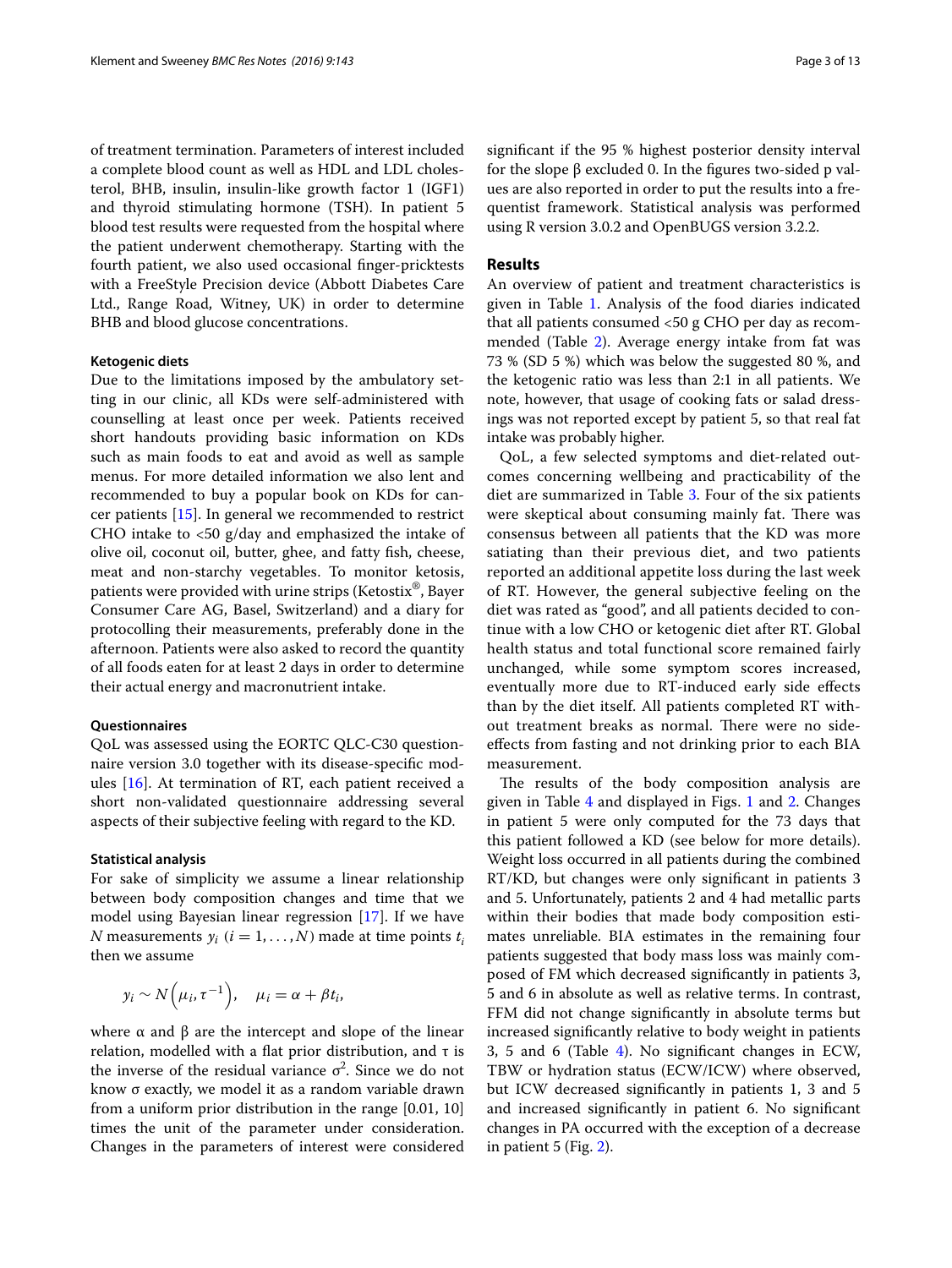|                                     | Patient 1                              | Patient                                                                   | Patient 3                          | Patient 4                                                         | Patient 5                                                                                   | Patient 6                          |
|-------------------------------------|----------------------------------------|---------------------------------------------------------------------------|------------------------------------|-------------------------------------------------------------------|---------------------------------------------------------------------------------------------|------------------------------------|
| Šĕ                                  |                                        |                                                                           | Σ                                  |                                                                   |                                                                                             |                                    |
| Tumor entity                        | Breast (adenocarcinoma)                | Prostate (adenocarcinoma) Rectum (adenocarcinoma) Rectum (adenocarcinoma) |                                    |                                                                   | secondary: liver + bone<br>Primary: lung (small cell<br>neuroendocrine);<br>(left shoulder) | Rectum (adenocarcinoma)            |
| umor stage                          |                                        |                                                                           | $\leq$                             | $\equiv$                                                          |                                                                                             | $\triangleq$                       |
| Age (years)                         |                                        | 4                                                                         | 54                                 | 74                                                                |                                                                                             | $\overline{4}$                     |
| Height (m)                          |                                        | <b>DZ11</b>                                                               | 1.82                               | 1.72                                                              | 1.76                                                                                        | $\frac{65}{1}$                     |
| Baseline weight (kg) 88.9           |                                        | 67.5                                                                      | 76.4                               | 89.4                                                              | 114.0                                                                                       | 55.9                               |
| Main reasons for KD Anticipated fat | anti-cancer effects<br>mass reduction; | Anticipated body weight<br>preservation                                   | Anticipated anti-cancer<br>effects | effects; patient refusal of<br>Anticipated anti-cancer<br>surgery | Anticipated anti-cancer<br>effects; possibility to take<br>action by oneself                | Anticipated anti-cancer<br>effects |

<span id="page-3-0"></span>

| í |
|---|
|   |
|   |
|   |
|   |
|   |
|   |
|   |
|   |
|   |
|   |
|   |
| I |
|   |
|   |
|   |
|   |
|   |
|   |
|   |
|   |
|   |
|   |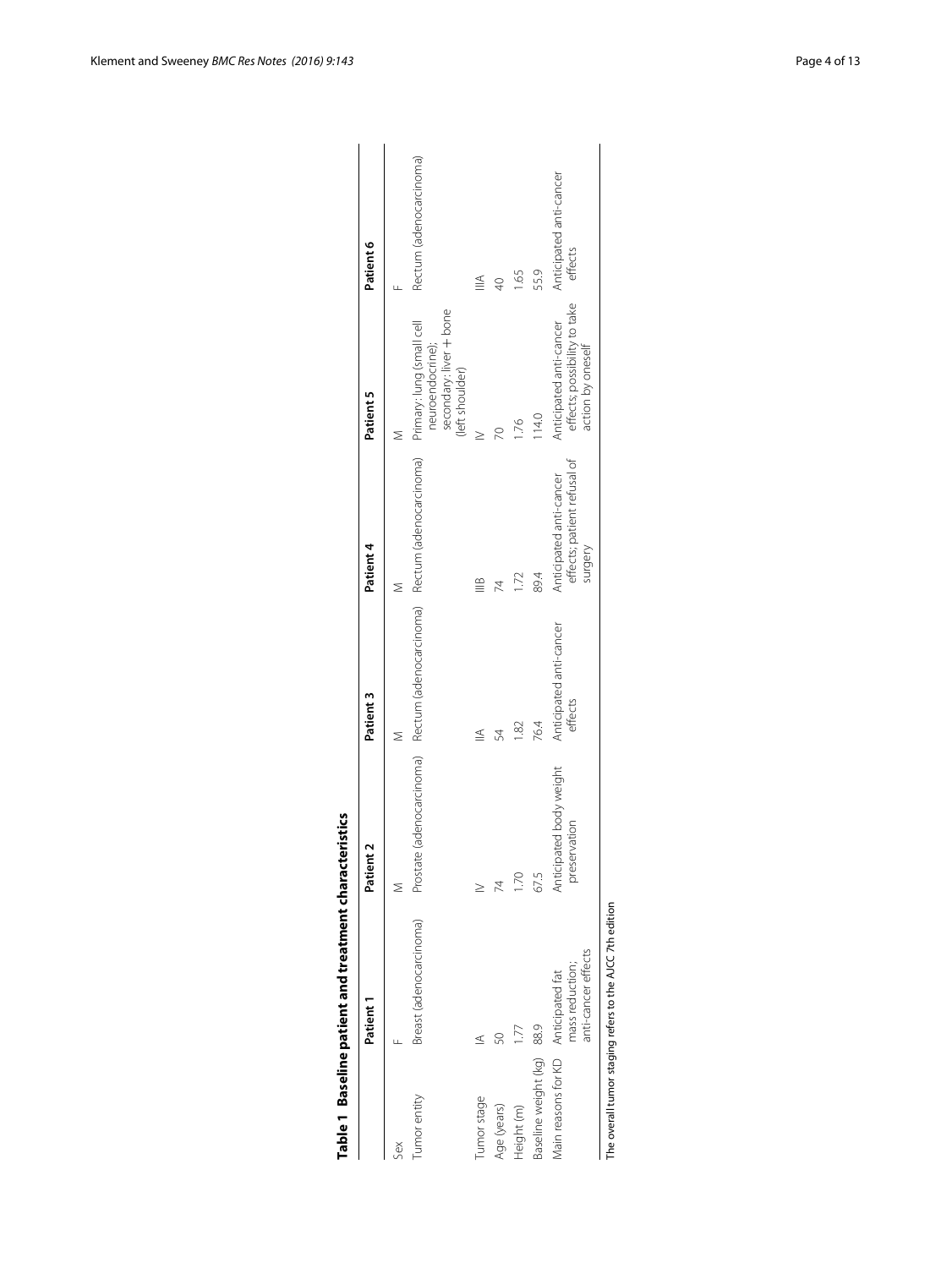<span id="page-4-0"></span>**Table 2 Details of the KDs based on food diaries**

|                                                 | <b>Patient 1</b> | Patient 2 | Patient 3 | Patient 4 | <b>Patient 5</b> | Patient 6 |
|-------------------------------------------------|------------------|-----------|-----------|-----------|------------------|-----------|
| Time on KD (days)                               | 36               | 32        | 42        | $55+$     | 73               | 51        |
| Average CHO intake (g/day)                      | 29               | 44        | 47        | 14        | 35               | 25        |
| Average protein intake (g/day)                  | 105              | 97        | 135       | 75        | 106              | 83        |
| Average fat intake (g/day)                      | 166              | 168       | 154       | 107       | 248              | 157       |
| Average energy intake (kcal day <sup>-1</sup> ) | 2030             | 2076      | 2114      | 1402      | 2796             | 1843      |
| Energy from fat (%)                             | 74               | 73        | 66        | 69        | 80               | 76        |
| Ketogenic ratio                                 | 2:1              | .2:1      | 0.8:1     | 1.2:1     | .8:1             | 1.4:      |

The ketogenic ratio gives the weight of fat relative to the combined weight of CHO and protein in the diet. For convenience, we used a caloric equivalent of 4 kcal for 1 g of protein. Note, however, that the caloric content of protein depends on its amino acid composition, with high-quality protein providing less energy since more of its amino acids are used for body protein syntheses instead of energy production

The results of the blood tests are given in Table [5](#page-9-0). No clear trends could be observed in the biochemical parameters, except for a rise of BHB concentrations after baseline blood testing, as expected. It is noticeable that some patients had low BHB and high glucose concentrations despite their food diaries and self-reports during consultation indicating strict adherence to a KD regime. When all 32 fasting measurements were pooled together (lab tests and finger-prick tests) there was an indication for a significant negative correlation between BHB and glucose concentration (Spearman's  $\rho = -0.35$ ,  $p = 0.05$ ).

Below, a brief description of interesting results for some individual patients is given.

### **Patient 2**

Patient 2 had multiple comorbidities and started adjuvant RT with simultaneous hormone therapy on September 18th 2014. After 11 fractions the patient started a KD supplemented with 10 g/day of MAP amino acids (dr. reinwald gmbh  $+$  co kg, Schwarzenbruck, Germany) in the hope of improving his physical condition and preserving FFM since he had lost 5 kg during the 4 months since surgery and suffered from diarrhea. The patient had difficulties with food selection mainly because he had been told to avoid fatty foods for several years and the KD presented a totally new way of eating. Due to these difficulties and a further weight loss of 3.5 kg after 2 weeks we prescribed him a ketogenic liquid drink (Keto-Drink, Tavarlin, Darmstadt, Germany) providing 4.0 g of CHO, 18.5 g of protein and 42.0 g of fat (500 kcal) per 250 ml serving. His weight subsequently increased but remained approximately 1.5 kg below baseline at the end of RT. Although the patient reported some positive urine test results, blood tests revealed no elevated serum BHB levels and blood glucose levels remained elevated above 120 mg/dl. At 4 months follow-up, the patient had regained 6 kg of BW and felt subjectively very good. His PA was 4.26° which was not different from the mean value of 4.24° during the KD phase.

### **Patient 3**

This patient started the KD concurrently with neoadjuvant RCT on 9th October 2014 and remained on it until the end of RCT. He had 35 of 39 positive test results for acetoacetate in the urine. Four weeks into RCT he developed radiation enteritis and grade 1/2 diarrhea with abdominal pain which was treated with Imodium and partly switched to obstipation thereafter. Concurrently he developed an aversion against fatty foods which made dietary compliance difficult. The symptoms resolved soon after termination of RCT. Seven weeks after RCT the patient underwent surgery where the tumor had regressed as expected (Grade 2 on the Dvorak grading scale). Final tumor stage was ypT2 ypN0 (0/13) L0 V0 Pn0 GX R0. After surgery the patient received dietary advice from the department of internal medicine and stopped eating low carb. At 4 month follow-up the patient's weight was basically unchanged compared to the end of RT (BW 72.3 kg), but he had gained approximately 1.5 kg of FM and lost 1 kg of FFM.

### **Patient 4**

This patient started the KD 11 days prior to the start of RCT, mainly because he refused surgery and hoped that the diet would help in fighting his cancer. He reported positive testing for urinary acetoacetate on all 39 days of treatment. All laboratory and finger-prick blood tests confirmed that he was in ketosis with BHB concentrations exceeding 0.7 mmol/l. Blood sampling in week 4 of RCT revealed a high CRP value (Table [5\)](#page-9-0); upon request the patient reported an acute infection. An MRI scan after 24 fractions showed no more signs of rectal wall thickening or lymph node enlargements, but a conspicuous zone in the dorsal prostate. One day before his last RT fraction BIA indicated a PA of only 3.6°. A new measurement was performed on the following day, confirming the result (data point shown in Fig. [1\)](#page-8-0). Final blood testing yielded elevated PSA and CRP concentrations of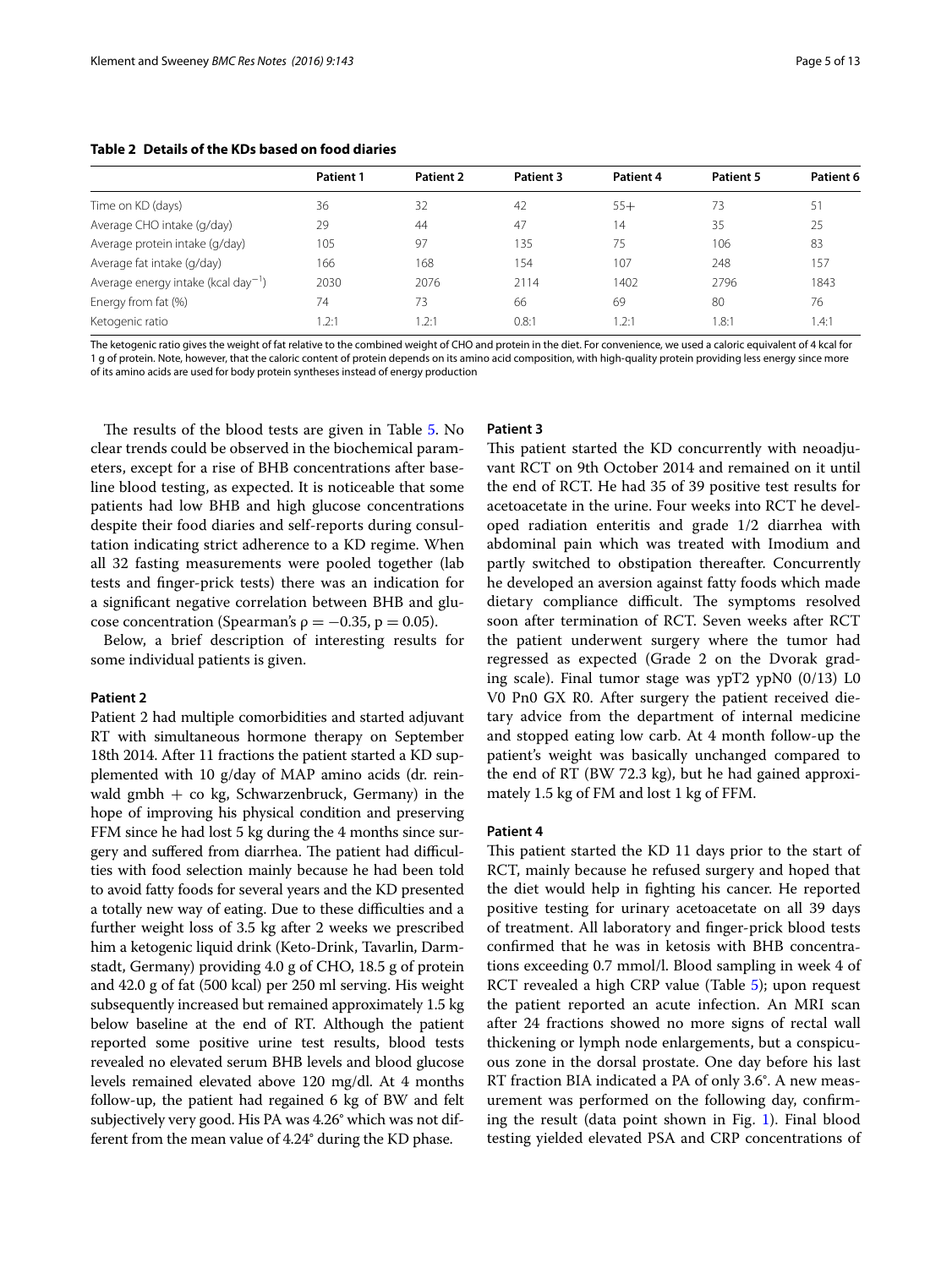|                                                                                                           | Table 3 Quality of life, subjective wellbeing and practicability of the KD         |                                               |                                                                                                   |                               |                                                          |                                                                                           |
|-----------------------------------------------------------------------------------------------------------|------------------------------------------------------------------------------------|-----------------------------------------------|---------------------------------------------------------------------------------------------------|-------------------------------|----------------------------------------------------------|-------------------------------------------------------------------------------------------|
|                                                                                                           | Patient 1                                                                          | Patient 2                                     | Patient 3                                                                                         | Patient 4                     | Patient 5                                                | Patient 6                                                                                 |
| How do you rate the<br>practicability of the<br>diet?                                                     | Easy                                                                               | Difficult (at the beginning)                  | Difficult                                                                                         | Easy                          | Difficult                                                | Easy                                                                                      |
| Did you experience changes<br>in your appetite?                                                           | Less hunger                                                                        | Less hunger                                   | Less hunger                                                                                       | Less hunger                   | Less hunger                                              | Less hunger                                                                               |
| Did you have concerns eat-<br>ing mainly fat?                                                             | Yes                                                                                | Yes                                           | Yes                                                                                               | $\geq$                        | $\frac{1}{2}$                                            | Yes                                                                                       |
| perform your usual level of<br>exercise? If not was it due<br>Have you been able to<br>to the diet or RT? | Less training due to RT; less<br>condition and strength<br>attributed to RT        | No problems (the only<br>exercise was hiking) | Minor problems (not dur-<br>ing exercise, but more<br>exhausted afterwards)<br>attributed to diet | No exercise                   | No exercise                                              | No problems                                                                               |
| feeling during the diet<br>What was your general<br>(besides exercise)?                                   | Good                                                                               | Good                                          | Good; not good during the<br>last 10 days of RT                                                   | Good                          | Good                                                     | Very good                                                                                 |
| What has improved most?                                                                                   | more postprandial tired-<br>migraine headaches; no<br>Vanishing of chronic<br>ness | Nothing special                               | Nothing special                                                                                   | special<br>Nothing            | Less snoring; feeling of tak-<br>ing self-responsibility | engagement with the diet<br>distracted from the actual<br>Good mood, euphoria;<br>disease |
| How will your diet look like<br>Global health status/<br>after RT?<br>$\overline{d}$                      | CHO restricted but not so<br>strict                                                | CHO restricted but not so<br>strict           | CHO restricted but not so<br>strict                                                               | Ketogenic diet Ketogenic diet |                                                          | CHO restricted but not so<br>strict                                                       |
| Baseline                                                                                                  | 51.7                                                                               | 83.3                                          | 66.7                                                                                              | 66.7                          | $\stackrel{\triangle}{\geq}$                             | 83.3                                                                                      |
| End of RT                                                                                                 | 75.0                                                                               | 83.3                                          | 58.3                                                                                              | 66.7                          | $\lessapprox$                                            | 75                                                                                        |
| lotal functional score                                                                                    |                                                                                    |                                               |                                                                                                   |                               |                                                          |                                                                                           |
| Baseline                                                                                                  | 593.3                                                                              | 540.0                                         | 633.3                                                                                             | 604.4                         | $\stackrel{\triangle}{\geq}$                             | 711.1                                                                                     |
| End of RT                                                                                                 | 683.3                                                                              | 560.0                                         | 575.0                                                                                             | 751.7                         | $\stackrel{\triangle}{\geq}$                             | 725                                                                                       |
| Fatigue                                                                                                   |                                                                                    |                                               |                                                                                                   |                               |                                                          |                                                                                           |
| Baseline                                                                                                  | 55.6                                                                               | 22.2                                          | 44.4                                                                                              | 11.1                          | $\lessgtr$                                               | 11.1                                                                                      |
| End of RT                                                                                                 | 33.3                                                                               | 22.2                                          | 44.4                                                                                              | 22.2                          | $\lessapprox$                                            | 33.3                                                                                      |
| Vausea and vomiting                                                                                       |                                                                                    |                                               |                                                                                                   |                               |                                                          |                                                                                           |
| Baseline                                                                                                  | $\circ$                                                                            | $\circ$                                       | $\circ$                                                                                           | $\circ$                       | $\lessgtr$                                               | $\circ$                                                                                   |
| End of RT                                                                                                 | 16.7                                                                               | $\circ$                                       | 16.7                                                                                              | $\circ$                       | $\lessgtr$                                               | $\circ$                                                                                   |
| Appetite loss                                                                                             |                                                                                    |                                               |                                                                                                   |                               |                                                          |                                                                                           |
| Baseline                                                                                                  | $\circ$                                                                            | $\circ$                                       | $\circ$                                                                                           | $\circ$                       | $\stackrel{\triangle}{\geq}$                             | $\circ$                                                                                   |
| End of RT                                                                                                 | $\circ$                                                                            | 66.7                                          | 66.7                                                                                              | $\circ$                       | $\lessapprox$                                            | 33.3                                                                                      |
|                                                                                                           |                                                                                    |                                               |                                                                                                   |                               |                                                          |                                                                                           |

<span id="page-5-0"></span>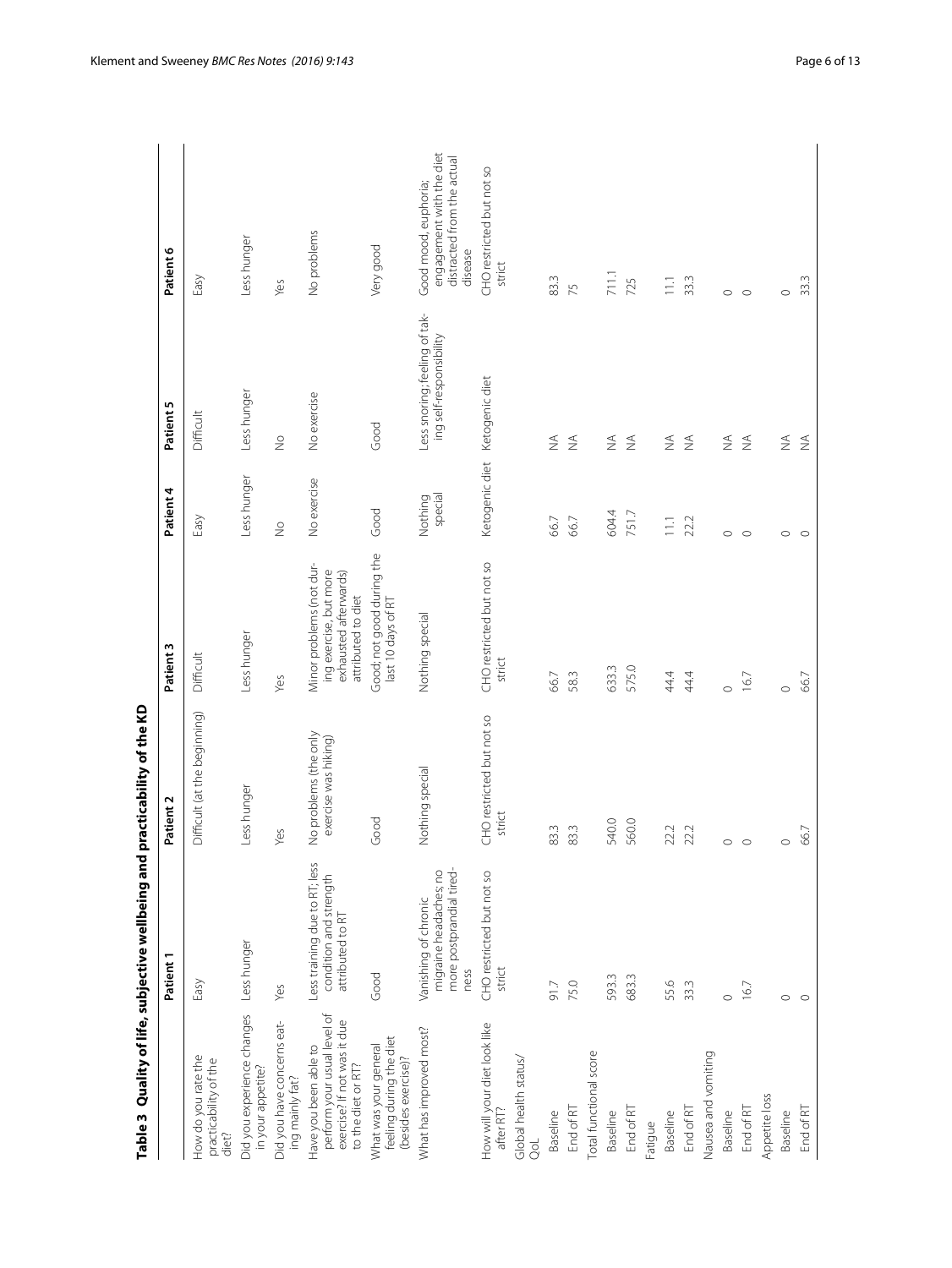| in Ir         |  |
|---------------|--|
| $\frac{1}{2}$ |  |

| Table 3 continued   |           |                                                                                               |           |           |               |                                                                                                                                                                                                                    |
|---------------------|-----------|-----------------------------------------------------------------------------------------------|-----------|-----------|---------------|--------------------------------------------------------------------------------------------------------------------------------------------------------------------------------------------------------------------|
|                     | Patient 1 | Patient 2                                                                                     | Patient 3 | Patient 4 | Patient 5     | Patient 6                                                                                                                                                                                                          |
| <b>Constipation</b> |           |                                                                                               |           |           |               |                                                                                                                                                                                                                    |
| Baseline            |           |                                                                                               |           |           |               |                                                                                                                                                                                                                    |
| End of RT           |           |                                                                                               |           |           | ≸             |                                                                                                                                                                                                                    |
| Diarrhea            |           |                                                                                               |           |           |               |                                                                                                                                                                                                                    |
| Baseline            |           |                                                                                               |           |           | $\frac{1}{2}$ | 66.7                                                                                                                                                                                                               |
| End of RT           |           | $\approx$                                                                                     | 66.7      |           | ≸             | 66.7                                                                                                                                                                                                               |
|                     |           | non-validated questionnaire in which answers had to be chosen from a predefined list of items |           |           |               | Outcomes of EORTC QLQ-C30 are summarized by global health status, total functional score and symptom scales including scores from site-specific questionnaires. The questions in the left column stem from our own |

Outcomes of EORTC QLQ-C30 are summarized by global health status, total functional score and symptom scales including scores from site-specific questionnaires. The questions in the left column stem from our own<br>non-validat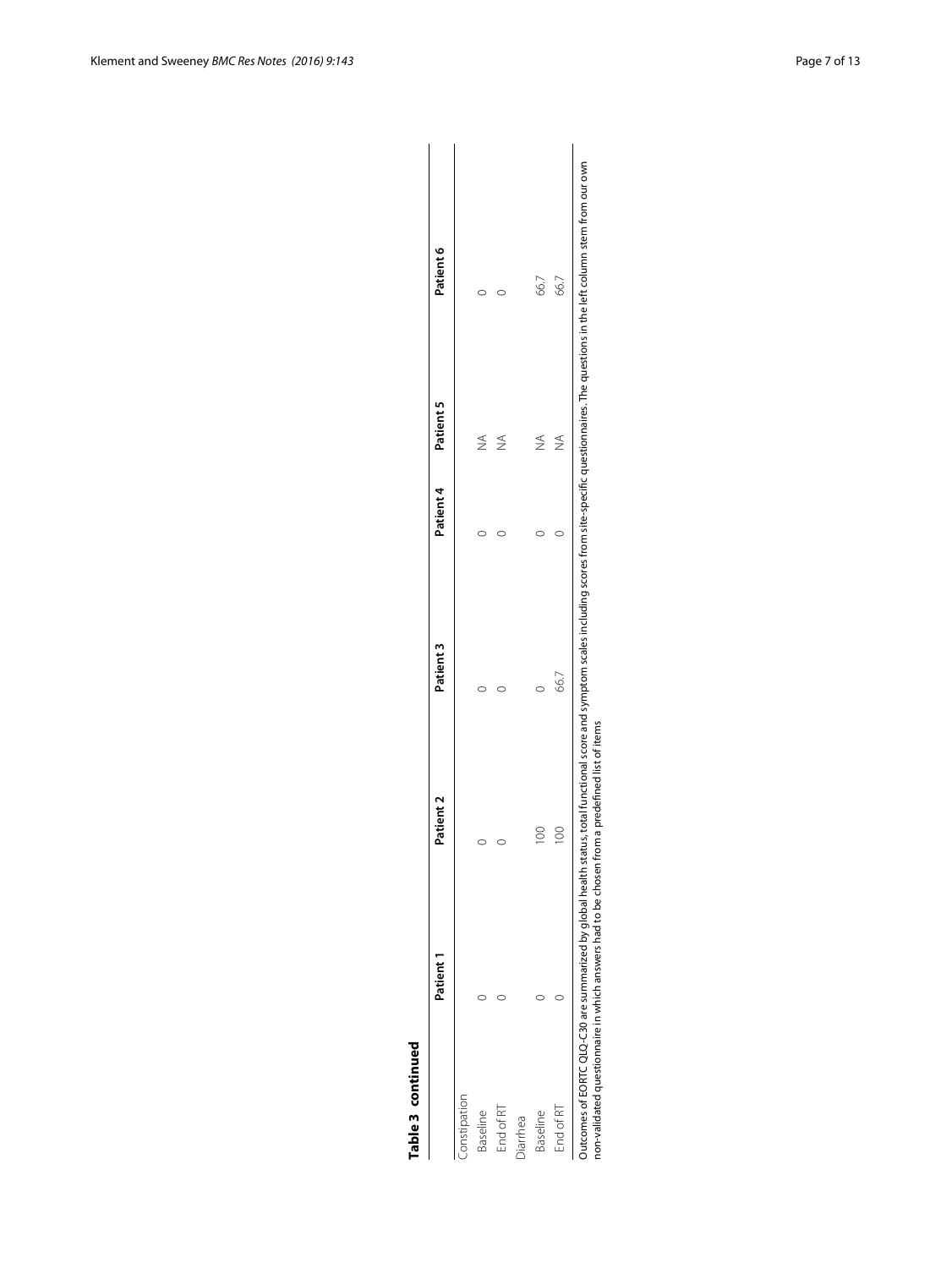<span id="page-7-0"></span>

| Slope <sup>B</sup>             | Patient 1                     | Patient 2                 | Patient 3                                | Patient 4                    | Patient 5 <sup>a</sup>         | Patient 6                     |
|--------------------------------|-------------------------------|---------------------------|------------------------------------------|------------------------------|--------------------------------|-------------------------------|
| BW (kg/week)                   | $-0.58[-1.35, 0.18]$          | $-0.21$ $[-1.59, 1.17]$   | $-0.71$ [ $-0.90$ , $-0.53$ ]            | $-0.06$ [ $-2.29$ , $2.18$ ] | $-0.84$ [ $-1.07$ -0.61]       | $-0.22$ [ $-0.43, 0.01$ ]     |
| Relative BW (%/week)           | $-0.64$ [ $-1.45, 0.21$ ]     | $-0.31$ [ $-2.25$ , 1.65] | $-0.93$ [ $-1.18$ <sub>2</sub> $-0.68$ ] | $-0.07$ [ $-2.33, 2.25$ ]    | $-0.74$ [ $-94$ , $-0.54$ ]    | $-0.38[-0.78, 0.01]$          |
| PA (°/week)                    | $-0.02[-0.10, 0.05]$          | $-0.02$ [ $-0.16, 0.12$ ] | $-0.02$ [ $-0.07, 0.03$ ]                | $-0.14$ [ $-1.8$ , 1.6]      | $-0.06$ [ $-0.08$ , $-0.04$ ]  | $0.06$ [-0.002,0.12]          |
| FM (kg/week)                   | $-0.40$ [ $-1.02,0.22$ ]      | ≸                         | $-0.49$ [ $-0.68$ , $-0.30$ ]            | $\frac{1}{2}$                | $-0.68[-0.90,-0.45]$           | $-0.28[-0.48,-0.09]$          |
| Relative FM (%/week)           | $-0.21[-0.63, 0.23]$          | ⋚                         | $-0.49$ [ $-0.75$ , $-0.23$ ]            | $\frac{1}{2}$                | $-0.29$ [ $-0.54$ , $-0.04$ ]  | $-0.42$ [ $-0.76$ , $-0.10$ ] |
| FFM (kg/week)                  | $-0.13[-0.61, 0.35]$          | ≨                         | $-0.22$ [ $-0.45,0.02$ ]                 | $\frac{1}{2}$                | $-0.17[-0.53, 0.21]$           | $0.07$ [-0.18,0.32]           |
| Relative FFM (%/week)          | $0.23$ [-0.14,0.61]           | ≨                         | 0.49 [0.37,1.46]                         | $\frac{1}{2}$                | 0.29 [0.04,0.54]               | 0.42 [0.09,0.75]              |
| ECW (I/week)                   | $-0.023[-0.31, 0.26]$         | ≸                         | $-0.063$ [ $-0.18$ , 0.054               | $\frac{1}{2}$                | $-0.004$ [ $-0.18, 0.18$ ]     | $-0.069[-0.28, 0.14]$         |
| CW (I/week)                    | $-0.15$ [ $-0.30$ , $-0.01$ ] | $\frac{1}{2}$             | $-0.15$ [ $-0.27$ , $-0.06$ ]            | $\frac{1}{2}$                | $-0.13$ [ $-0.25$ , $-0.008$ ] | 0.18 [0.04, 0.32]             |
| Hydration (ECW/ICW)<br>%/week) | $0.46$ [-0.49, 1.42]          | ≨                         | $0.16[-0.22, 0.53]$                      | $\frac{1}{2}$                | $0.39[-0.15, 0.91]$            | $-1.23$ [ $-2.65$ , 0.19]     |

| í                                                                                                                  |
|--------------------------------------------------------------------------------------------------------------------|
|                                                                                                                    |
|                                                                                                                    |
|                                                                                                                    |
|                                                                                                                    |
|                                                                                                                    |
|                                                                                                                    |
|                                                                                                                    |
|                                                                                                                    |
| י<br>ווי הוא היה הוא היה הוא היה הוא היה הוא היה הוא היה הוא היה הוא היה הוא היה הוא היה הוא היה הוא היה הוא היה ה |
|                                                                                                                    |
|                                                                                                                    |
|                                                                                                                    |
|                                                                                                                    |
|                                                                                                                    |
|                                                                                                                    |
|                                                                                                                    |
|                                                                                                                    |
|                                                                                                                    |
|                                                                                                                    |
|                                                                                                                    |
|                                                                                                                    |
| i,<br>ו<br>ו                                                                                                       |
| I                                                                                                                  |
|                                                                                                                    |
|                                                                                                                    |
|                                                                                                                    |
|                                                                                                                    |
|                                                                                                                    |
|                                                                                                                    |
|                                                                                                                    |
|                                                                                                                    |
|                                                                                                                    |
|                                                                                                                    |
|                                                                                                                    |
|                                                                                                                    |
|                                                                                                                    |
|                                                                                                                    |
| i<br>I                                                                                                             |
|                                                                                                                    |
| 1                                                                                                                  |
| ر<br>آ<br>i<br>'n                                                                                                  |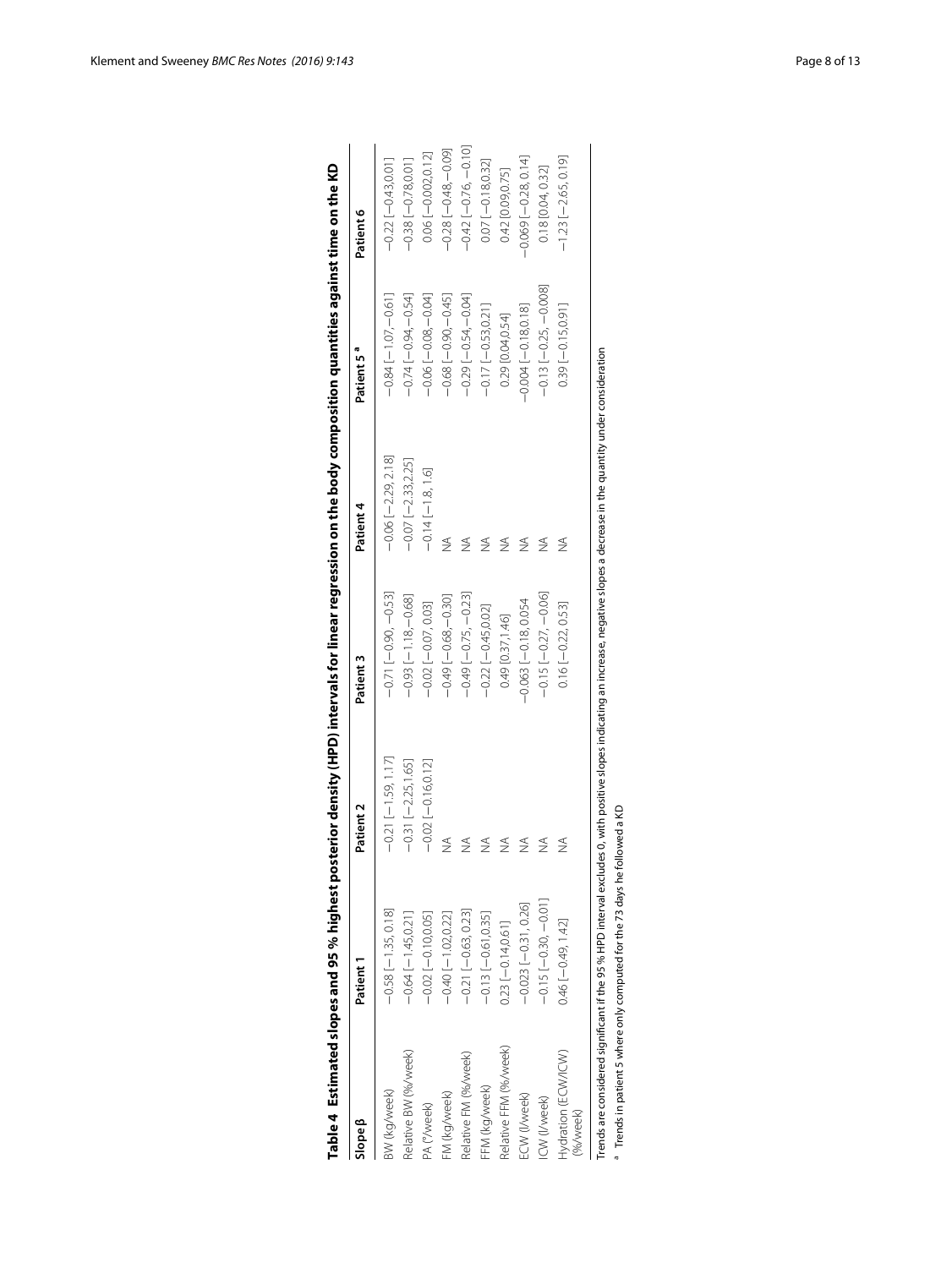

<span id="page-8-1"></span><span id="page-8-0"></span>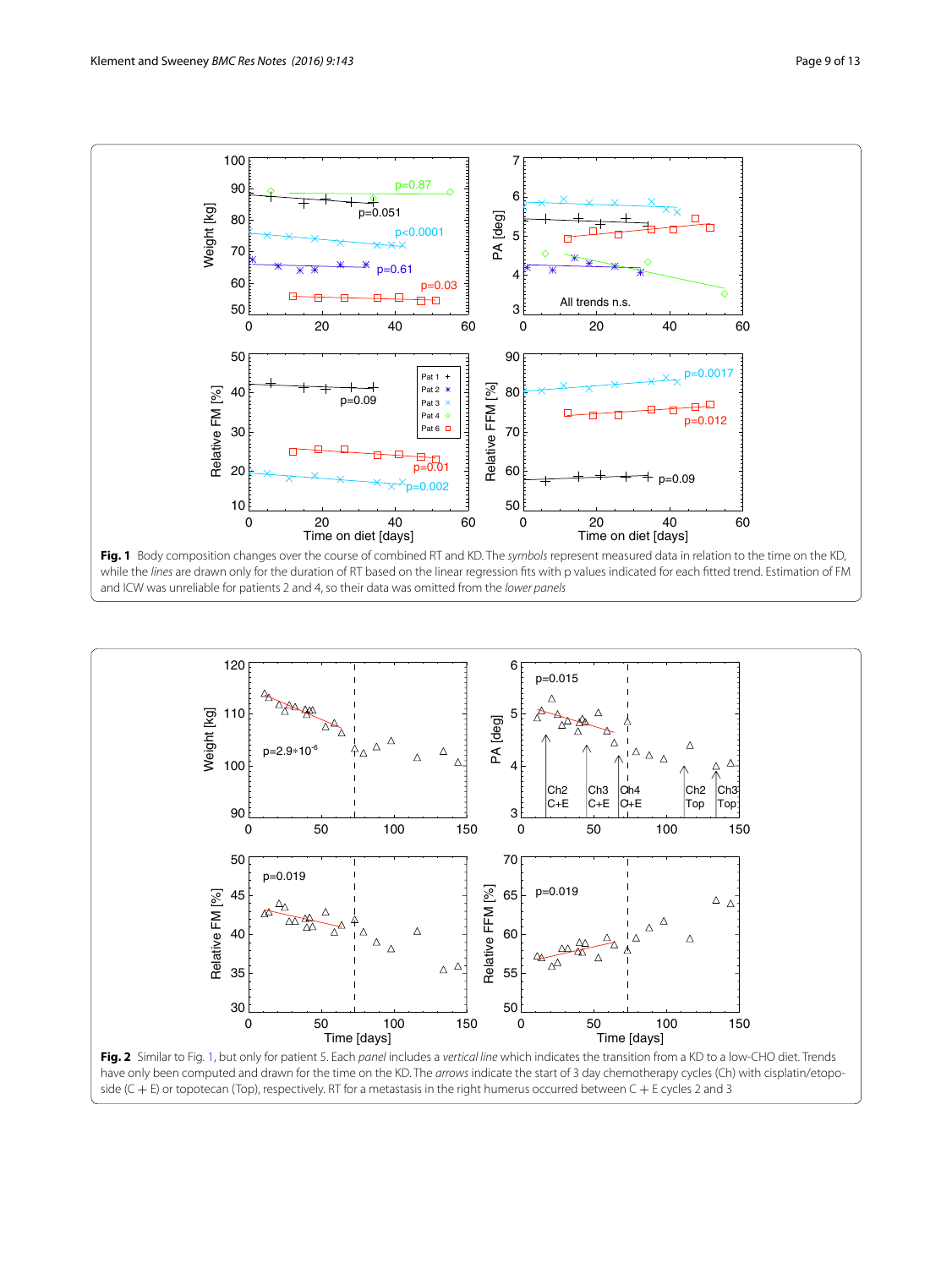<span id="page-9-0"></span>

| Patient                                                                                            | Patient 1      |                      |               | Patient 2     |                          |                   | Patient 3               |           |                 | Patient 4               |                |                 | Patient 5              |                       |                              |                        | Patient 6     |                         |            |
|----------------------------------------------------------------------------------------------------|----------------|----------------------|---------------|---------------|--------------------------|-------------------|-------------------------|-----------|-----------------|-------------------------|----------------|-----------------|------------------------|-----------------------|------------------------------|------------------------|---------------|-------------------------|------------|
| Time on KD (days)                                                                                  |                | ភ                    | 34            | 0             |                          | 32                |                         | ≌         | $\overline{4}$  |                         | $\frac{2}{3}$  | 54              |                        | F                     | 45                           | క                      | 2             | 33                      | ភ          |
| HbA1c(96)                                                                                          | 5.7 (+) 5.5    |                      | 54            | $\frac{4}{2}$ | $(+)$                    | $5.8 (+)$         | ≸                       |           | 53              | 53                      | 5.5            | 5.5             |                        | 55                    | $\stackrel{\triangle}{\geq}$ | 52                     | 54            | 5.6                     | 5.3        |
| Glucose (mg/dl)                                                                                    | 85             | 95                   | 109           | $127(+)$      | 24(+)                    | $134 (+)$         | 92                      | 5         | 98              | $\overline{5}$          | 103            | 104             | 86                     | $\frac{8}{8}$         | 86                           | 34                     | 84            | 92                      | 92         |
| BHB (mmol/l)                                                                                       | 0.03           | $0.33 (+) 0.24 0.08$ |               |               | 0.20                     | $\overline{0.11}$ | 0.22                    | $1.17(+)$ | $(+)$ (+)       | $\widehat{\pm}$<br>0.81 | $1.31 (+)$     | $(+)800$        | ₹                      | $\frac{1}{2}$         | $\frac{1}{2}$                | ₹                      | $0.53(+)$     | $\widehat{\pm}$<br>0.41 | $(+)$ 89.0 |
| LDL-C (mg/dl)                                                                                      | $\frac{1}{2}$  | 126                  | 137           | 53            | 8                        | 83                | 112                     | $\Im$     | 62              | 84                      | 89             | 87              | 3                      | ŏ,                    | $\frac{8}{20}$               | $\frac{8}{4}$          | 177           | 174                     | 189        |
| HDL-C (mg/dl)                                                                                      | ≸              |                      | 59            |               |                          | 64                | œ                       | 83        | 85              | 85                      | 59             | 65              |                        | $\frac{4}{5}$         |                              | $33(-)$                | m             | 93                      | 89         |
| Triglycerides (mg/dl)                                                                              | ≸              | 8                    | 80            | 87            | 83                       | $\overline{4}$    | SO                      | 69        | 54              | 72                      |                |                 | 92                     | 217(+)                | 103                          | 134                    | $\frac{8}{4}$ | 35                      |            |
| AST (UVI)                                                                                          | $\circ$        | 23                   | 20            | $^{28}$       |                          | $\frac{46}{5}$    | $\overline{\circ}$      |           | $\frac{6}{1}$   | 32                      | $\Omega$       | 22              | 47                     | 54(+)                 | $\overline{4}$               | $\overline{4}$         |               |                         | $\infty$   |
| ALT (U/I)                                                                                          |                | ≅                    |               | 51 (+)        | 42 <sup>(+)</sup>        | $50(+)$           | $\frac{\infty}{\infty}$ |           | $\geq$          | 28                      | ₹              | 22              | $+)$ 06                | $130 (+)$             | 93 (+)                       | $\frac{1}{2}$          | $\infty$      | $\infty$                | $\infty$   |
| Gamma-GT (U/I)                                                                                     |                |                      |               | 367 (+)       | 275 (+)                  | $428 (+)$         | 25                      |           | $\overline{4}$  | 33                      | ₹              |                 | $(+)$ (4)              | 93(+)                 | $131 (+)$                    | 155.7 ( <sup>+</sup> ) |               |                         |            |
| Creatinine (mg/dl)                                                                                 | 0.74           | 0.70                 | 0.72          | $0.63(-)$     | 0.75                     | 0.77              | 0.89                    | 0.90      | 0.92            | $\overline{\Xi}$        | 00.1           | 0.78            | 1.02                   | 1.02                  | 1.14                         | 1.07                   | 0.69          | 0.68                    |            |
| CRP (mg/l)                                                                                         | $\overline{4}$ | ≸                    | $\frac{6}{1}$ | $\frac{8}{2}$ | $\overline{\mathcal{L}}$ | $\frac{8}{2}$     | $\equiv$                | 42        | 3.8             | $\frac{4}{4}$           | $21.2 (+)$     | $10.5 (+)$      | $\overline{0}$         | 0.64                  | 0.64                         | 3.51                   | $6.9 (+)$     | $\overline{0}$ .        | 6.5        |
| Insulin (mU/l)                                                                                     | 12.6           | 87                   |               | 15.6 12.0     | 16.7                     | Ξ                 | 53                      | ढ         | 6.7             | $\frac{0}{10}$          | 15.5           | 13.1            | $\frac{1}{2}$          | $\frac{1}{2}$         | $\leq$                       | $\lessgtr$             | 4.2           | 3.6                     | 3.6        |
| IGF-1 (ng/ml)                                                                                      | 202            | 187                  | 203           | 272 (+)       | 266 (+)                  | 228               | $\overline{0}$          | 99        | $\overline{31}$ | $\overline{4}$          | $\overline{7}$ | $\overline{32}$ | $\frac{1}{2}$          | $\frac{1}{2}$         | $\leq$                       | ≸                      | $\frac{5}{1}$ | 184                     | 19         |
| TSH (mU/l)                                                                                         | ₹              | ₹                    | $\frac{1}{2}$ | 2.51          | 2.03                     | 2.54              | 0.98                    | 0.79      | 0.90            | 0.68                    | 0.63           |                 | $\frac{\infty}{\cdot}$ | ņ                     | $\leq$                       | œ.                     | 3.89          | 2.64                    |            |
| Free T3 (pg/ml)                                                                                    | ₹              | ≸                    | $\frac{1}{2}$ | 2.89          | $2.16(-)$                | $2.53(-)$         | 3.58                    | 27        | 3.01            | 2.65                    | 2.63           | $2.54(-)$       | $\frac{4}{2}$          | $\widetilde{\preceq}$ | $\widetilde{\preceq}$        | ≸                      | $2.44(-)$     | $2.07(-)$               | $2.20(-$   |
| Free T4 (ng/dl)                                                                                    | $\frac{1}{2}$  | $\lessgtr$           | $\frac{1}{2}$ | $\frac{8}{1}$ | 99                       | $\overline{0}$    | 1.23                    | 1.22      | 1.15            | $\tilde{\sim}$          | 56             | 39              | ₹                      | $\widetilde{\preceq}$ | $\frac{1}{2}$                | ≨                      | 90.           | $0.88(-)$               | 0.98       |
| Values outside the laboratory reference rages are indicated as either too low (--) or too high (+) |                |                      |               |               |                          |                   |                         |           |                 |                         |                |                 |                        |                       |                              |                        |               |                         |            |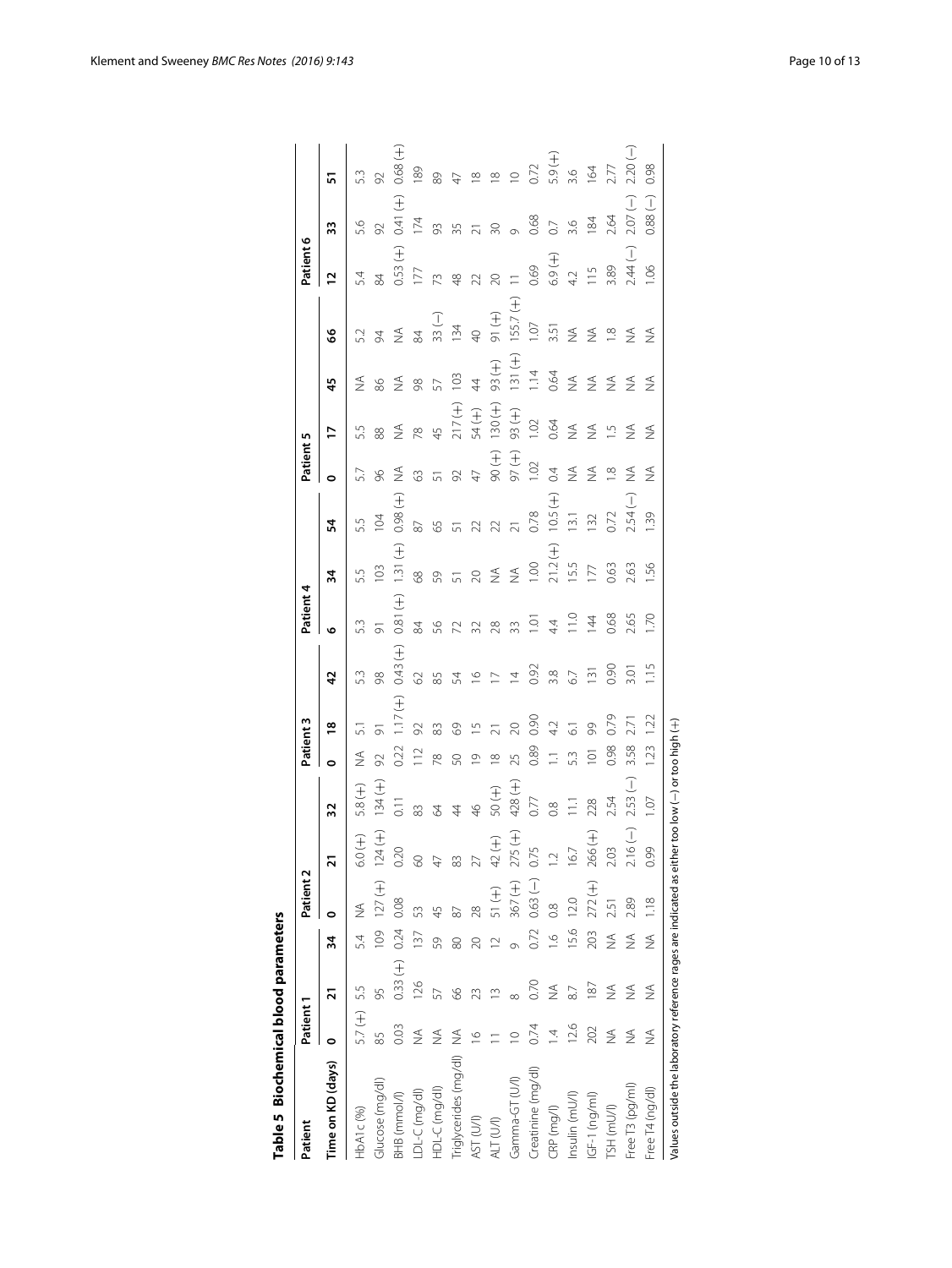13.04 ng/ml and 10.5 mg/l, respectively, hinting towards an inflammatory process. Tolerability of RCT was excellent with perianal radiodermitis at most grade 1 and no gastrointestinal problems. At 4 months follow-up the patient was still following the KD. There were no late toxicities, no hints towards a residual tumor or pathologic lymph nodes from an MRI exam, and PSA had declined to 5.63 ng/ml.

## **Patient 5**

This patient sought our dietary advice after having been diagnosed with metastatic small cell lung cancer and having received his first cycle of cisplatin/etoposide chemotherapy. He started the diet 7 days after his first chemotherapy cycle. Laboratory testing performed at the start of each chemo cycle showed the disappearance of glucosuria that had been present at the first cycle and development of ketonuria while on the diet; a drop of HbA1c and elevated BHB levels in a total of 14 fasted and postprandial finger prick tests (mean 0.68, SD 0.58 mmol/l) indicated compliance with the diet. He had to interrupt the diet for the 3 days of his second chemo cycle because the hospital was not able to provide him a KD. At day 24 on the diet he began palliative RT of a metastasis in the right humerus that ended 1 day before his third chemo cycle. On two occasions during RT we tested the impact of two different liquid ketogenic drinks on BHB levels: (1) 250 ml of Keto-Drink, providing 42.0 g of fat of which 8.8 g are medium chain triglycerides or (2) 250 ml of betaquick® (Vitaflo Pharma GmbH, Bad Homburg, Germany), providing 0 g CHO, 0 g protein and 52.5 g fat of which 50 g are medium chain triglycerides (473 kcal). BHB was measured in the fasted state and 1 h postprandial with finger-prick tests. In condition (1), BHB concentrations rose from 0.3 to 0.9 mmol/l and in condition (2) from 0.4 to 1.1 mmol/l, showing that both drinks were able to significantly enhance ketosis.

This patient was followed with regular BIA and fingerprick measurements beyond his RT treatment period in our clinic. A restaging CT/MRT was performed on day 66 of his diet. This showed a slight progression of his primary tumor, slight regression of pulmonary lymph nodes, multiple slightly progressive as well as newly formed liver metastases and a newly formed osseous lesion in T12. One day later he started the fourth cycle of cisplatin/etoposide. At day 73 on the diet he switched to a less restricted low carbohydrate diet with main focus on avoidance of sugar. A DOTATOC-PET performed 3 weeks later indicated at most a slight uptake of the tracer, so that radionuclide therapy was no further option. It was decided to change his chemotherapy to  $1.5 \, \text{mg/m}^2$  topotecan. Interestingly, an in vitro chemosensitivity test in which circulating epithelial tumor

cells where extracted by the MAINTRAC method and exposed to eutherapeutic concentrations of chemotherapeutic drugs [\[18\]](#page-12-11) was requested by a treating naturopath and showed that tumor cell viability reduction after treatment with carboplatin was less than 10 %, while topotecan achieved a 90 % reduction. Nevertheless, the patients experienced rapid disease progression during six further cycles of topotecan and died 11 months and 5 days after his diagnosis.

## **Discussion**

In this paper we describe our initial experience with the first six patients who undertook a KD during RT. While the small sample size, short duration of follow-up and lack of a control group are obvious limitations for the interpretation of our results the strength of our data is that patients were followed prospectively and many measurements of clinical relevance were made. A main result is that the KD intervention within the context of a busy community hospital setting was feasible, but posed some challenges, the main one being patient compliance which is hard to control within an ambulatory setting. From our experience with the six cases presented here we have learned that three measures would help to maximize compliance and high ketosis: (1) frequent individual counselling by a dietician experienced with KDs; (2) provision of ketogenic formulas and meals; (3) offering cooking classes. These three steps have now been implemented in our clinic for the care of future patients who wish to undertake a KD during RT.

Importantly, no diet-related side effects occurred in our patients who finished RT without breaks and rated their subjective feeling on the diet as "good". Furthermore no negative effects on blood parameters were detectable, contradicting the account of some authors who describe the KD as unhealthy or even dangerous. It is likely that limiting the duration of a KD to a short timeframe such as the period of RT limits any negative impact on blood parameters. Weight loss could be a concern, however, although in our study this has to be interpreted within the context of RCT that by itself can lead to BW loss of a similar magnitude as observed in our patients [\[19](#page-12-12)]. While theoretically a KD has both appetite stimulating and appetite suppressing mechanisms, the interaction of these mechanisms as well as the common experience in humans speaks more for an overall anorexigenic effect [[20\]](#page-12-13), consistent with the reports of our patients.

Our BIA data indicate that weight loss was mainly due to FM loss during the diet phase. PA was also basically unaltered with the exceptions of patient 5 who had extensive disease with a rapidly growing tumor and the steep decrease of PA at the final measurement in patient 4 that remains open for interpretation. PA is an important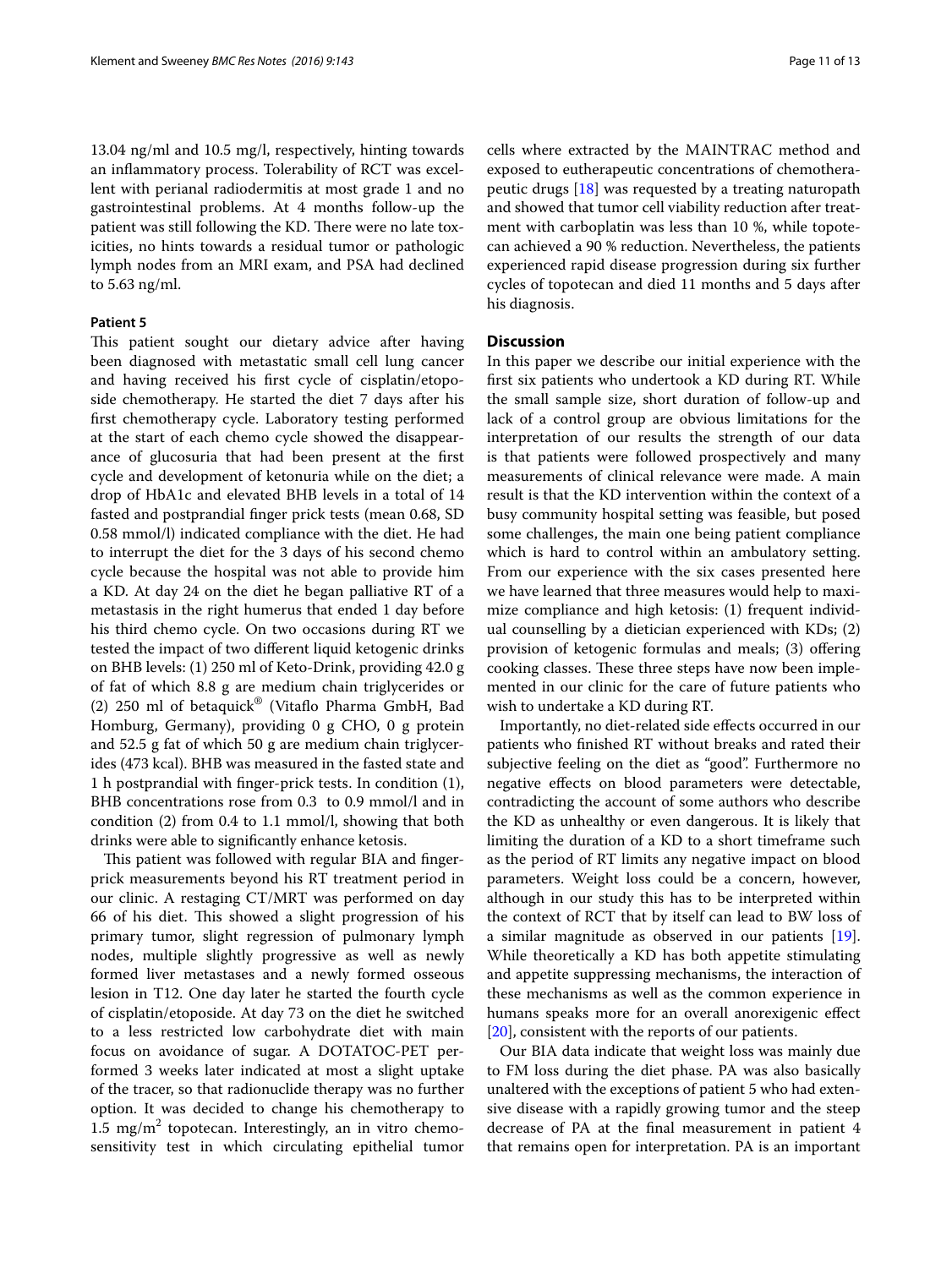measure of overall health, muscularity and nutritional status on the cellular level [\[21](#page-12-14)] and it is not uncommon for PA to decrease during RT [[19\]](#page-12-12).

While a decrease in FM can even be rated as beneficial for some patients [[22\]](#page-12-15) there is strong evidence that skeletal muscle mass is the crucial component for long-term prognosis and QoL [\[23](#page-12-16)]. It would be ideal for a diet of cancer patients to both counteract protein catabolism and stimulate protein anabolism. The KD might be such a "cancer-specific diet" [\[10](#page-12-2)]. Regarding catabolism, studies have shown that ketosis decreases urinary nitrogen losses and muscle mass breakdown in both healthy individuals [[24\]](#page-12-17) and undernourished cancer patients [\[25\]](#page-12-18). Regarding anabolism it should be considered that different protein sources differ in their net nitrogen utilization (NNU), i.e., the percentage of amino acids that—after digestion—get utilized in the anabolic pathway to build new body protein without energy production or nitrogen loss [\[26](#page-12-19)]. Proteins with lower NNU provide a larger percentage of amino acids that get deaminated in the catabolic pathway, delivering more precursors for endogenous glucose production via gluconeogenesis as well as nitrogen catabolites that have to be detoxified by the liver. For this reason we advised our patients to consume high quality proteins such as fish and eggs and began substituting them with MAP which has been shown to have a NNU of 99 % when used as the sole protein source in healthy individuals [[26\]](#page-12-19).

Focussing on high quality protein makes particular sense in the context of a KD where the ketosis-repressing properties of dietary protein have long been known. The classic KD used for treating intractable epilepsy in children has therefore been based on calorie restriction and a ketogenic ratio of at least 3:1 in order to maximize ketosis and its therapeutic efficacy [[27\]](#page-12-20), with the downside of severe protein restriction. The ketogenic ratio in our patients ranged from approximately 1:1–2:1 (but probably higher due to not reporting of cooking fats and dressings) which allowed for ample protein intake and good tolerability, but might have been too low to considerably elevate BHB concentrations in some patients. Our experiments with patient 5 suggest that ketogenic drinks, especially enriched with medium chain triglycerides, provide an easy way to transiently increase the ketone to blood glucose ratio.

Given the large variety of human tumors and the fact that most cancer patients are old and/or present with weight loss, sarcopenia, diabetes and other metabolic comorbidities (including those induced by their tumor) it is presently unclear what the ideal ketogenic ratio for an individual cancer patient is. Thomas Seyfried's group has emphasized the importance of maximizing the ketone to blood glucose ratio [\[28\]](#page-12-21). Can we achieve a good compromise between maximally lowering this ratio

and providing sufficiently high protein and energy intake in order to maintain important muscle tissue? Can we also implement additional calorie restriction in certain patients to enhance efficacy without a negative impact on body composition as indicated by one case report [[29\]](#page-12-22)? These questions must be addressed with human data. For our part, the initial observations reported here motivated us to initiate a randomized study on the feasibility and effects of a KD intervention on body composition, blood parameters and QoL. The protocol of this study called KETOCOMP (ClinicalTrials.gov identifier: NCT02516501) is provided in a companion article [\[30\]](#page-12-23).

## **Conclusions**

We presented a variety of prospectively collected measurements on the first six consecutive patients that undertook a KD during RT treatment in our clinic within a busy community hospital. No serious diet-related side effects occurred, and subjective feeling on the diet was rated as good. Ketosis was not as pronounced as it is usually reported for protein- or calorically restricted KDs, and blood sugar levels did not decrease significantly. This might indicate problems with either compliance or prescribed diet composition which is discussed within the context of the ideal diet composition for cancer patients aiming at the preservation of muscle mass. Importantly, although significant weight loss occurred in some patients, our BIA data indicate that weight loss was mainly due to fat mass loss. From these observations we implemented additional measures of diet counselling and initiated a randomized study (ClinicalTrials.gov identifier: NCT02516501) the protocol of which is published in a companion paper [[30\]](#page-12-23).

#### **Abbreviations**

BHB: beta-hydroxybutyrate; BIA: bioimpedance analysis; CHO: carbohydrate; ECW: extracellular water; FFM: fat free mass; FM: fat mass; ICW: intracellular water; KD: ketogenic diet; NNU: net nitrogen utilization; PA: phase angle at 50 kHz; QoL: quality of life; RCT: radiochemotherapy; RT: radiotherapy; TBW: total body water.

#### **Authors' contributions**

RJK and RAS designed the study, collected the data and wrote the manuscript. Both authors read and approved the final manuscript.

#### **Acknowledgements**

We thank our medical technicians Katharina Schwarz and Marcus Warmuth for assisting with the scheduling of measurements and radiation treatments. We also would like to thank the companies Tavarlin AG and Vitaflo Pharma GmbH for kindly providing free samples of their ketogenic drink formulas and dr. reinwald gmbh + co kg for sponsoring free samples of MAP for our patients.

#### **Competing interests**

Both authors declare that they have no competing interests

#### **Funding information**

The study was funded solely by our clinic.